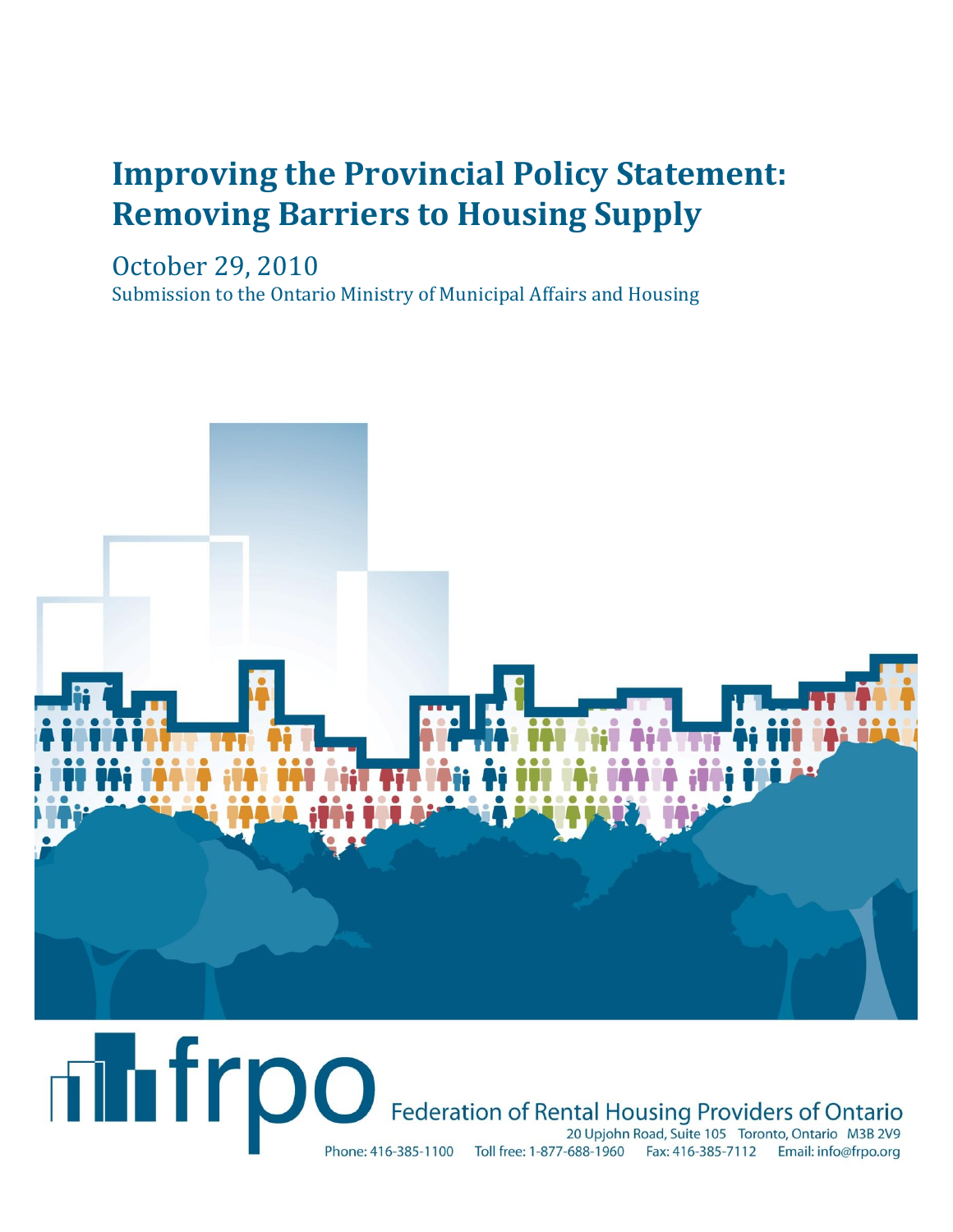### **Review of the Provincial Policy Statement: Removing Barriers to Housing Supply**

#### **Executive Summary**

The Federation of Rental-housing–Providers of Ontario (FRPO) welcomes the opportunity to provide comments on the review of the Provincial Policy Statement. FRPO represents owners, managers and investors in Ontario's private rental housing sector. Our members supply over 250,000 rental homes across the province, and are sensitive to the impact of land use planning and management policies on the industry's ability to invest in new rental housing.

We are supportive of planning policies that remove barriers to the supply of housing. To accomplish the objective of ensuring residential development can meet the needs of the population, the Provincial Policy Statement must support the supply of all types of housing at all ranges of prices, and abandon outmoded and unworkable policies that focus on targets for the provision of "affordable" housing.

The province must provide clear direction to municipalities to ensure an adequate supply of land be available for development. This means expanding the available land supply, removing restrictive zoning, and eliminating the damaging effects of localized community opposition as early as possible in the planning process.

Our comments on the Provincial Policy Statement stem from the abundance of research that shows that housing affordability is primarily affected by the supply of housing (e.g. Lansing, Clifton & Morgan, 1969). That research has determined that restrictive planning policies and zoning regulations are the key cause of housing problems (see Malpezzi & Green, 1996). When restrictive zoning or planning regulations impact on supply, it prevents the normal functioning of the housing market where people move to new housing which in turn creates more affordable vacancies in the existing stock of housing.

Ironically, many proposals the province will receive on the Policy Statements will be for stricter regulation (e.g. inclusionary zoning), which increases the cost of supplying new housing, and therefore reduces the amount of supply, thereby having the opposite of their intended impact. It should be noted that FRPO members generally benefit from policies which make it more difficult to supply new housing – many of our existing customers leave for newly constructed housing. So FRPO does not take this position out of self interest.

#### **Summary of Recommendations**

Our comments on the Provincial Policy Statement will focus on elements that affect the housing sector in Ontario. In summary, our key recommendations are that:

1. Planning authorities and municipalities be required to remove policies that prohibit or restrict the demolition, conversion or redevelopment of housing projects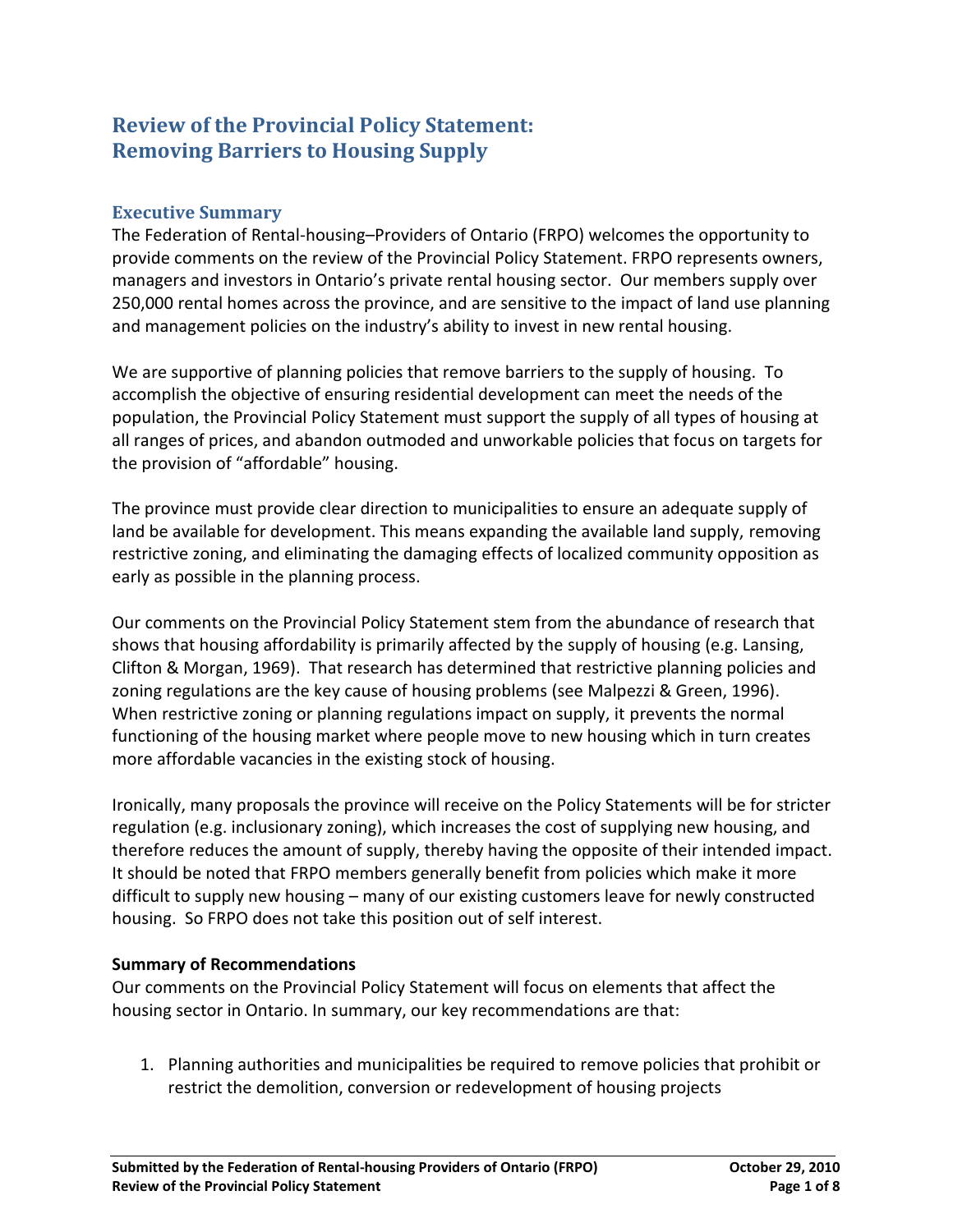- 2. Planning policies remove obstacles to the supply of residential developments caused by community opposition
- 3. Planning authorities and municipalities be prohibited from imposing inclusionary zoning targets for residential developments
- 4. Provincial direction should promote a less complex and less burdensome planning and approvals process for residential developments

The above four recommendations all contribute to the objective of encouraging investment in all types of housing by removing restrictions and regulations that make it difficult, and in some cases impossible, for the private sector to supply housing to Ontarians. Each of these recommendations is described in more detail below.

#### **1. Remove policies that prohibit or restrict the demolition, conversion or redevelopment of housing projects**

Policies that prohibit demolition and conversion of existing housing imposed by planning authorities and municipal governments may claim to protect existing affordable housing. However, they do little more than prevent the construction of newer and typically more intensified development. It is not uncommon for municipal officials to suggest that demolition or conversion of rental housing will result in a loss of rental housing or "affordable" housing for a municipality. The evidence does not support this viewpoint.

There is considerable misunderstanding regarding the consequences of the conversion of rental units into homeownership and condominium units. The conversion of rental units into ownership units is a natural response to market demands, especially in light of Ontario's long term trend toward a higher percentage of the population choosing homeownership over renting. For the vast majority of tenants who have no affordability problem, conversion of rental to condominium offers the opportunity of affordable homeownership.

#### **Conversion has minimal impact on housing supply**

Studies have shown that conversion policies have minimal impacts on the supply of housing. A 1980 U.S. HUD study found that conversions clearly provided for a disproportionately high number of ownership opportunities for single people, especially single females, and for minorities, in comparison with the rest of the ownership stock. The study also found that the impact on rental supply is minimum, because many existing renters buy, taking themselves off of the rental market, and because a number of units remain rental. Ontario also has lifetime security of tenure for existing renters in a conversion situation, so there is little to worry about in allowing conversions with such strong protections.

Finally, concerns about rental supply are merely a holdover from the old days of restrictive rent controls. Under restrictive rent controls, as can be expected under such regulation, supply and demand go into imbalance – demand expands beyond the price clearing point, and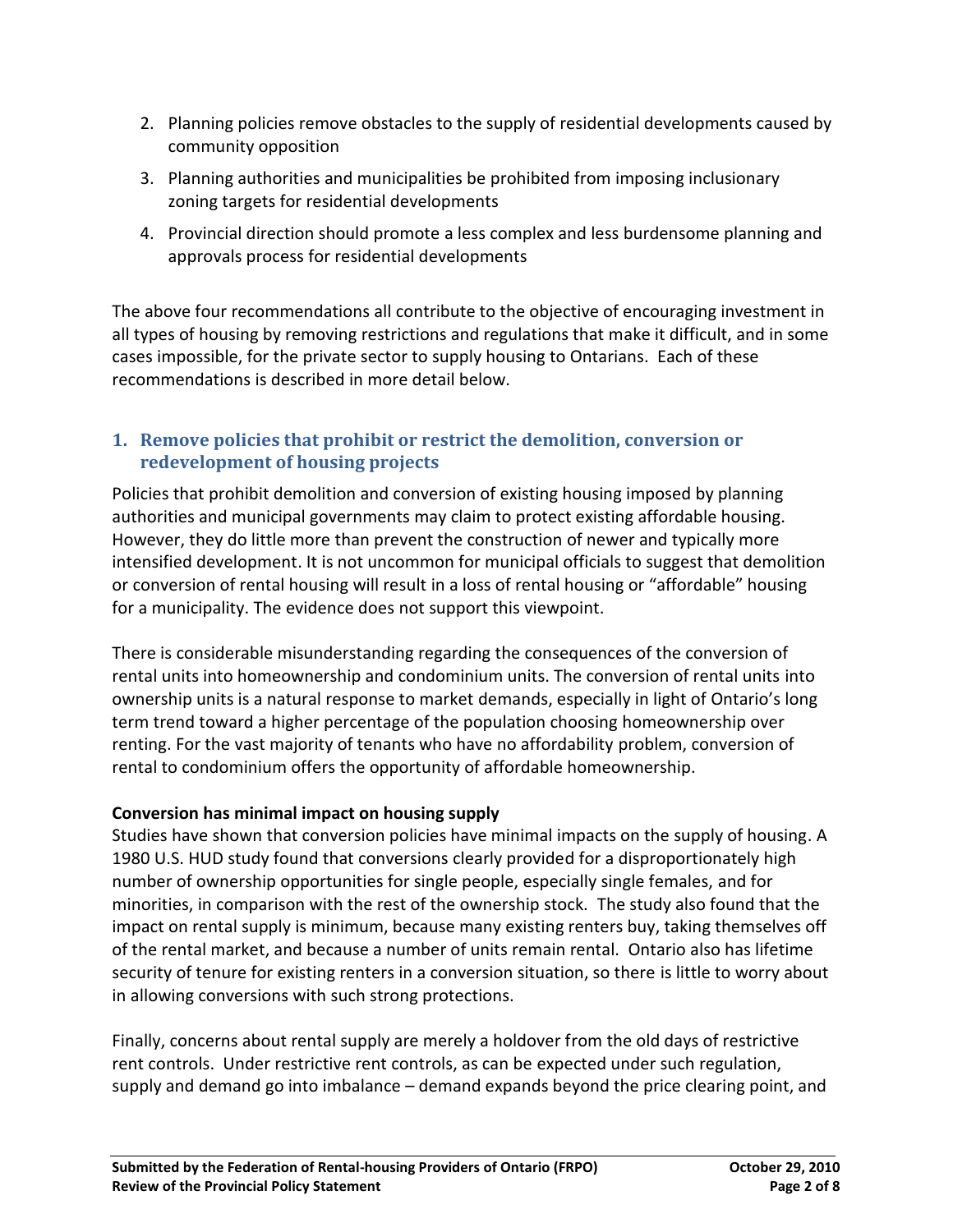supply retracts. As the chart right shows, rental supply shortages were a result of strict rent control regimes. In more recent times, rental supply and demand in Ontario has moved into balance, and there is an abundance of available rental housing in the province.

#### **Condominium Stock is a Vital Source of New Rental Housing Supply**

There is also an abundance of rental supply from non-traditional sources in Ontario. This makes public policy makers' concerns about traditional



rental supply unwarranted. For example, when single detached homes are first built, only a small percentage of them arerented. However, as they age, an increasing portion of these homes switch tenure from the ownership market to the rental market. This same process happens to all new ownership housing over time, especially in the condominium market.

Urbanation, a Greater Toronto Area condo market research firm, has estimated that approximately 30 percent of new condo purchases in 2007 were for investment purposes. Many of these units will be available for rent once construction is complete. The condominium market has become a vital source of new rental housing supply.

The addition of rental units to the housing stock from non-conventional sources such as lowrise houses and condominiums is often ignored in discussions about the rental stock, since they are not included as "purpose built" rental housing. Consideration of nonconventional sources of rental housing challenges the view that there is a supply shortage for rental housing.

#### **Conversion Supports Residential Intensification**

Another benefit from conversion is that it almost always results in intensification. Therefore, policies to allow conversion would support provincial planning goals towards intensification. Intensification is also good for the environment, buttressing other provincial goals in this area. Allowing older less dense rental sites to redevelop would result in more people living closer to work, closer to transit, and fewer cars on the streets.

Overlaid with evidence of Ontario's long-term trend of a declining percentage of renter households, higher vacancies and falling rents, it becomes clear the provincial government should:

• Develop policies that promote and encourage the development of all forms of housing that meet the demands of the market, since a critical determinant of the growth in rental supply depends on growth of total housing supply; and,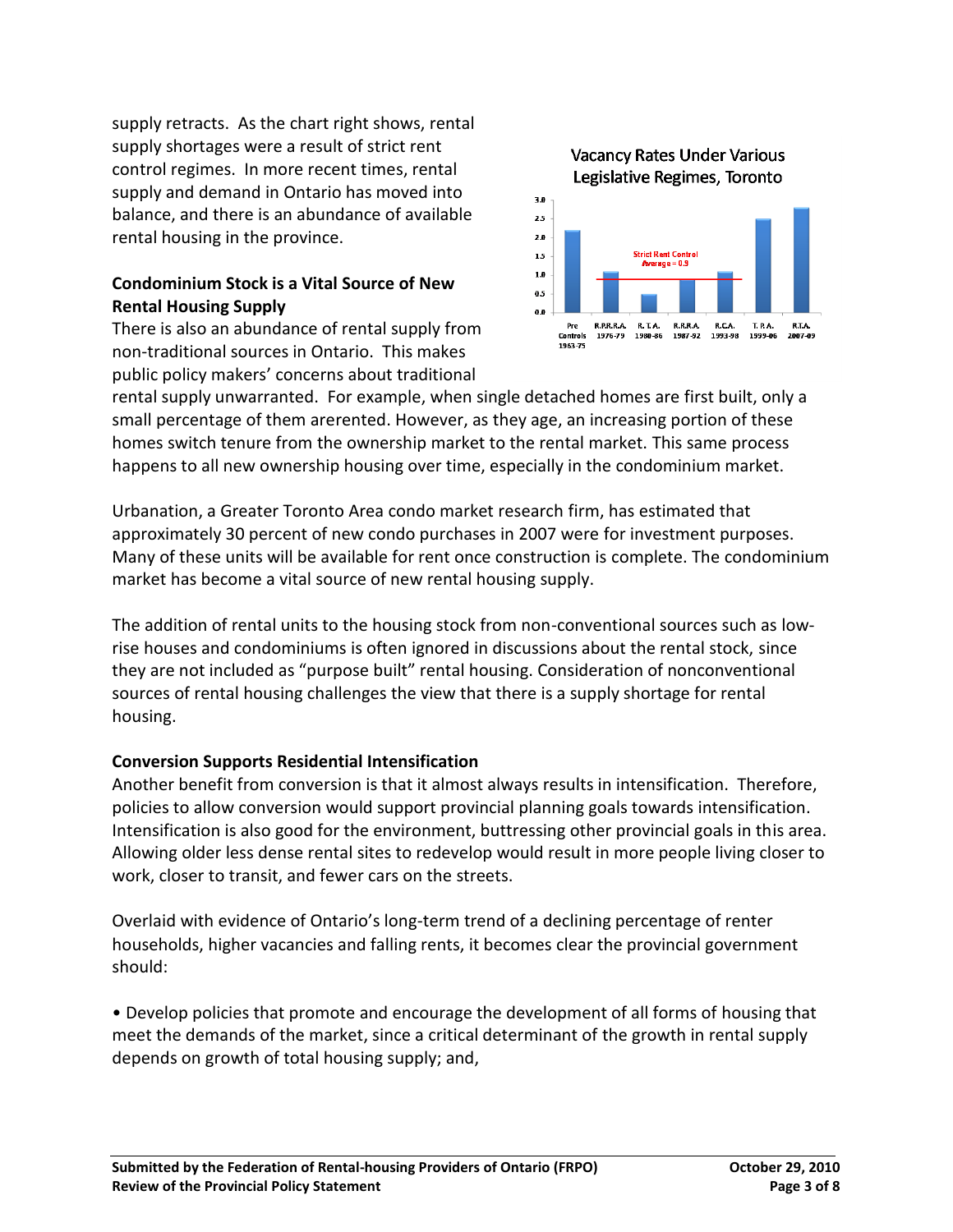• Rather than allow policies that expropriate property rights to prevent conversions and demolitions of rental housing, there should be policies to *promote* conversions and demolitions, since a significant portion of detached homes and condominiums become rented to tenants.

#### **2. Remove obstacles to the supply of residential developments caused by community opposition**

For many low income households, or those with special physical or social needs, the type of housing most accessible to them is that found in higher density rental housing in existing residential neighbourhoods. In many cases, these projects face strong resistance getting through the planning process. Political and policy barriers are often thrown in the way of rental housing, affordable or supportive housing developments due to negative public attitudes towards special needs groups.

Local opposition to housing and NIMBY (not in my backyard) attitudes are two of the most significant hurdles for the province and the private sector to overcome with respect to the provision of housing. Unfortunately NIMBYism has the potential to derail renewed efforts by the province to develop an affordable housing strategy as part of a poverty reduction initiative.

#### **Local Opposition to Development Does Not Reflect Community Consensus**

The attitudes of residents and politicians that are opposed to any new development are rarely in the best interest of the greater community or the province-at-large. NIMBY attitudes usually represent just a few vocal and forceful residents and are often not a true reflection of the general consensus of a community; the opposition to any infill and affordable housing projects by local stakeholders is not usually a true democratic representation of most communities. Unfortunately these few vocal and forceful residents and politicians often drive the current planning process.

To remove the obstacles to housing projects caused by local opposition, provincial policy direction should:

- Put the broader public interest first in considering the benefits of new housing to Ontario;
- Eliminate the effects of NIMBYism as early as possible in the planning process; and,
- Ensure that the Ontario Municipal Board (OMB) has the ability to overturn local decisions that prevent housing development based on NIMBY reaction.

Without clear direction and action from the provincial government to remove the obstacles caused by local opposition at the municipal level, the local planning process will continue to discourage the development and supply of housing.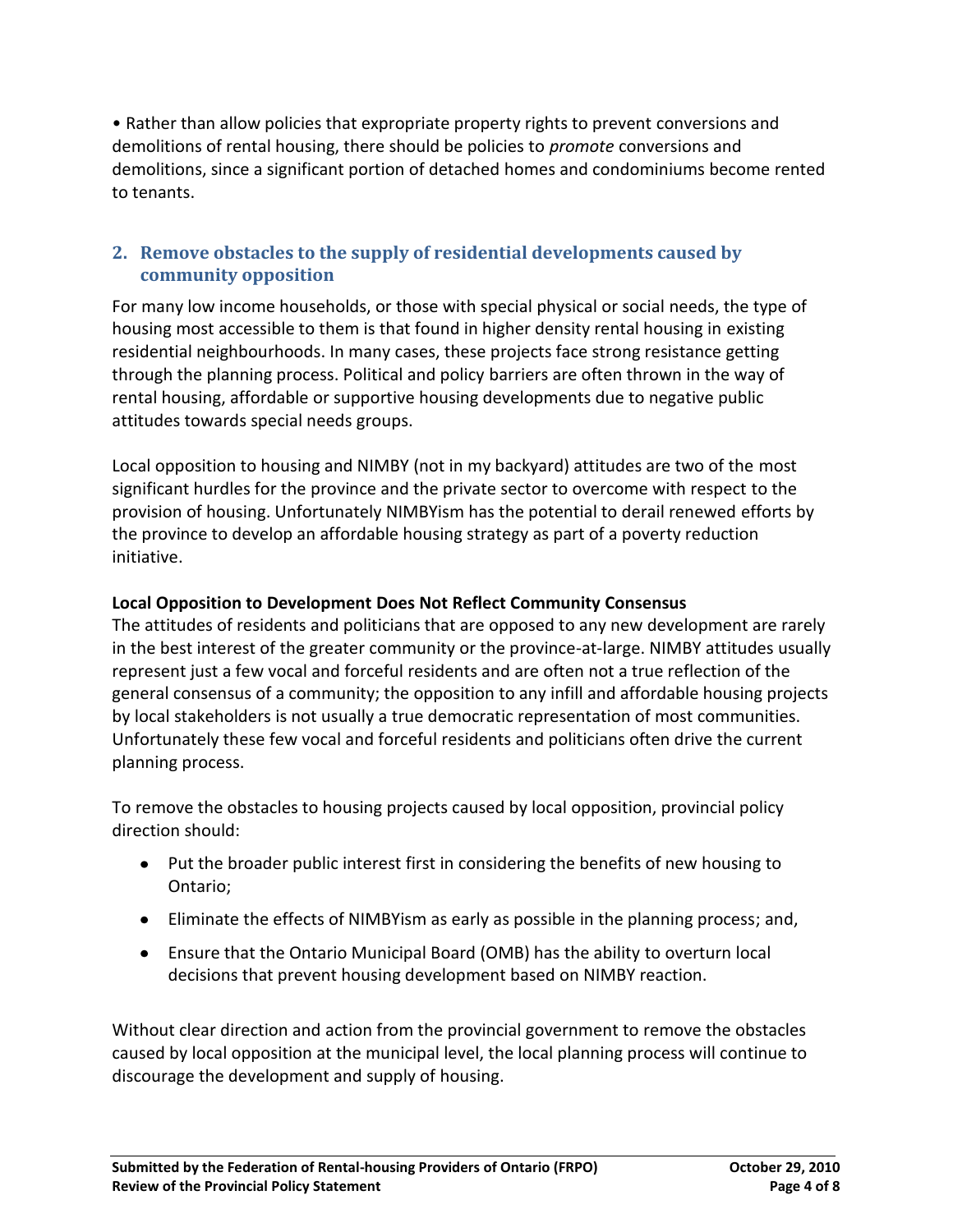#### **3. Prohibit inclusionary zoning targets for residential developments**

A fundamental flaw in the current provincial policy statement are two conflicting policy objectives, namely one housing policy under section 1.4 that calls for a range of housing types and densities to be provided to meet the requirements of the population, and an opposing housing policy that calls for quantitative, minimum targets for the provision of "affordable" housing.

The imposition of rigid and arbitrary targets for a certain type of housing is incompatible with the objective of ensuring an overall adequate level of housing supply for the population. Too often, governments interpret this policy to justify inclusionary zoning targets, which ultimately constrain efforts by developers to provide housing.

Growing research indicates that the number one cause of housing affordability problems in any jurisdiction is barriers to the supply of housing. This research demonstrates that the cause of affordable housing problems has little to do with the supply of new "affordable" housing. Rather, it is driven by obstacles that prevent the supply of homes at all price ranges.

For some, this conclusion is counter-intuitive. Provincial policy must reflect the fact that it is housing development targeted to the middle and high end of the market that has the most significant impact on improving affordability – not low and moderate income housing as suggested by the Provincial Policy Statement. This is done through a process called filtering: adding to the overall housing stock creates new opportunities for households who can afford the cost of new construction to move, freeing up more affordable units. As more affluent households move into the new, higher-valued supply they vacate lower cost more affordable housing, create vacancies, and put downward pressure on housing costs.

#### **Inclusionary Zoning is a Barrier to Housing Supply**

Inclusionary zoning is significant barrier to overall housing affordability and supply. As the term is used, "inclusionary zoning" would require the developer of any new development to sell a percentage of the units at below market prices. For example, if a builder proposes a development of five units, one unit would have to be sold for significantly less than the other four. The ultimate impact of this policy is that the remaining four units would subsidize the below-market unit, resulting in higher sales prices for the four market units. That causes an affordability issue for the market units.

Since the remaining inventory of market units that are subsidizing the below-market units would experience significant price increases, many housing projects simply will not be economically viable. That reduces the overall supply of new houses, and blocks the filtering effect of moves from existing dwellings into new dwellings. Inclusionary zoning would make housing less affordable for more households.

Proponents of inclusionary zoning, acknowledging the current unattractiveness of building new purpose built rental housing (Gladki & Pomeroy, 2007), have proposed complex changes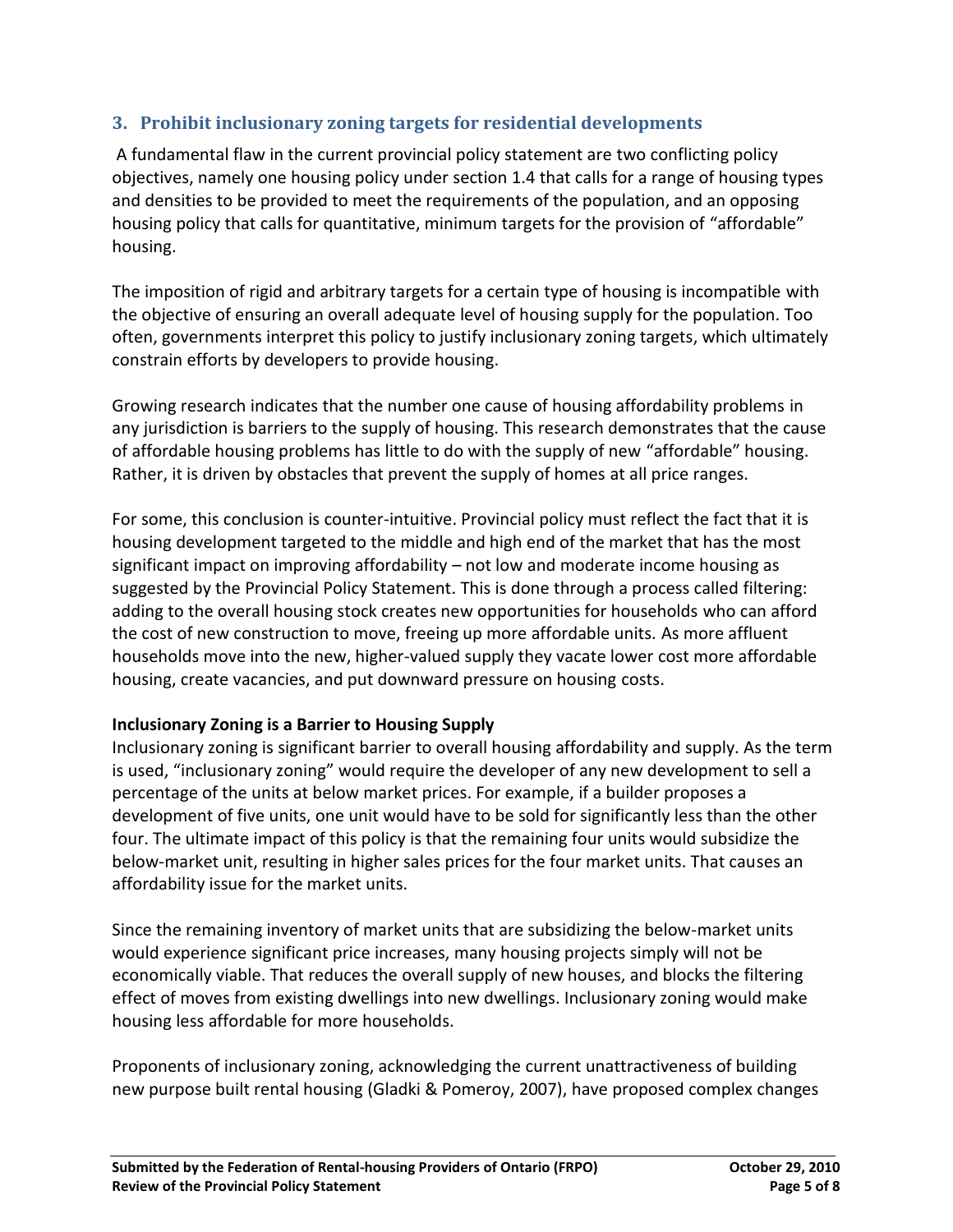to the *Planning Act* and stipulations for exchanging mandatory price cuts to market housing in exchange for increased densities. Such changes are an intrusive and restrictive approach to housing policy, have a negative effect on the supply and cost of housing, and should be avoided.

#### **4. Provincial direction should promote a less complex and less burdensome planning and approvals process for residential developments**

The land development approval process has become increasingly complex and burdensome. This leads to two consequences: less housing and higher prices. Many municipal governments have adopted long-term planning policies which restrict growth and drive up housing costs. Land shortages result from self-imposed policies that prevent development on suburban green-field sites. This cuts off the supply chain and drives up housing prices within cities.

While development of residential housing to meet population demands should be planned, it should not be restricted. The current restriction on new land supply by growth management policies will negatively impact the supply and affordability of housing.

There is a need for both industry and government to undertake a Housing Affordability Impact Audit on existing planning and building regulations and how they affect the delivery of both brownfield and greenfield development.

The Ontario government should thoroughly review all planning and regulatory policies with a view to promoting intensification across the province, as supported by the Provincial Policy Statement. While there have been attempts to expedite the development and building approvals process, a comprehensive supply side review has yet to be undertaken in Ontario.

Given the current situation, it is urgently needed to identify significant savings and substantially improve affordability. There are many opportunities for the government to support intensification through less complex planning and zoning policies and ensuring that the Ontario Municipal Board upholds new policies and plans against local government resistance to the development of higher density housing projects.

#### **Conclusion**

The Provincial Policy Statement includes the stated goal of improving land use and development to promote the supply of a mix of housing and intensification to support residential land use needs of the population. Past approaches however, based on restrictions, regulation and constraining planning and zoning laws, will only limit the supply of housing and increase its cost.

Removing policies that prohibit or restrict the conversion or redevelopment of housing projects, minimizing the impact of local opposition to development, prohibiting inclusionary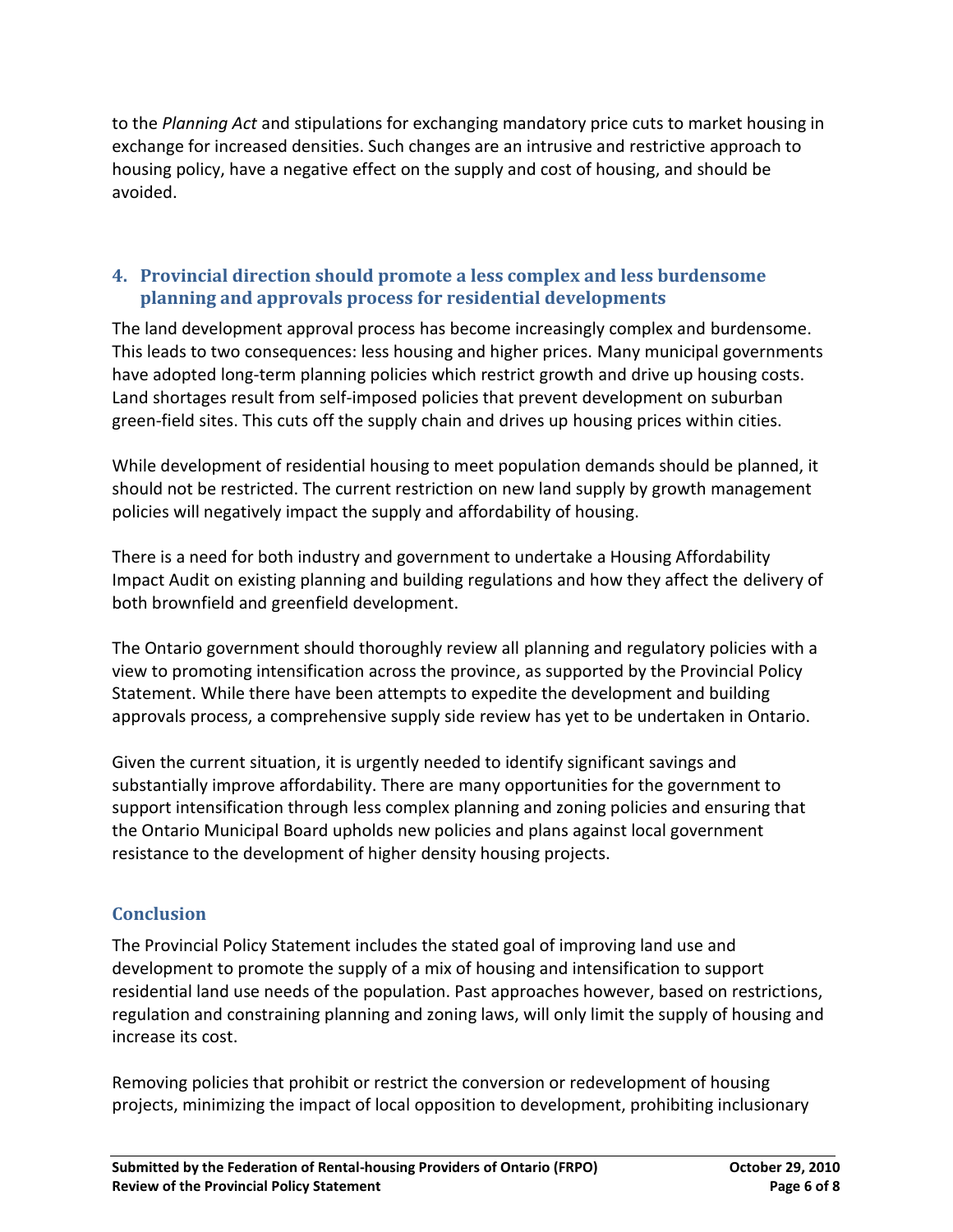zoning and fostering a less complex planning process, will help increase the supply of all types of housing, at all price ranges, for all Ontarians.

#### **Provincial Policy Statement is an Inappropriate Housing Affordability Tool**

The goal of improving housing affordability should not be attempted through planning and land development policies. There are other ways by which the Government can achieve its goal for providing housing for low to moderate income households that do not restrict the housing industry, and cause the overall cost of housing to increase. The government should address housing affordability issues through poverty reduction strategies, and focus on improving income assistance and housing benefit allowances to eligible households. These are far more effective, and less impactful on land use development, than through land use planning regulation. Any requirement to provide affordable housing targets should be removed from the Provincial Policy Statement.

Rather than a focus on what the housing industry should not do, the Provincial Policy Statement should create opportunities for housing providers to do more to fulfill the government's land use and development objectives. We are confident that our recommendations in this submission will set a stronger foundation for improving the supply of housing to Ontarians.